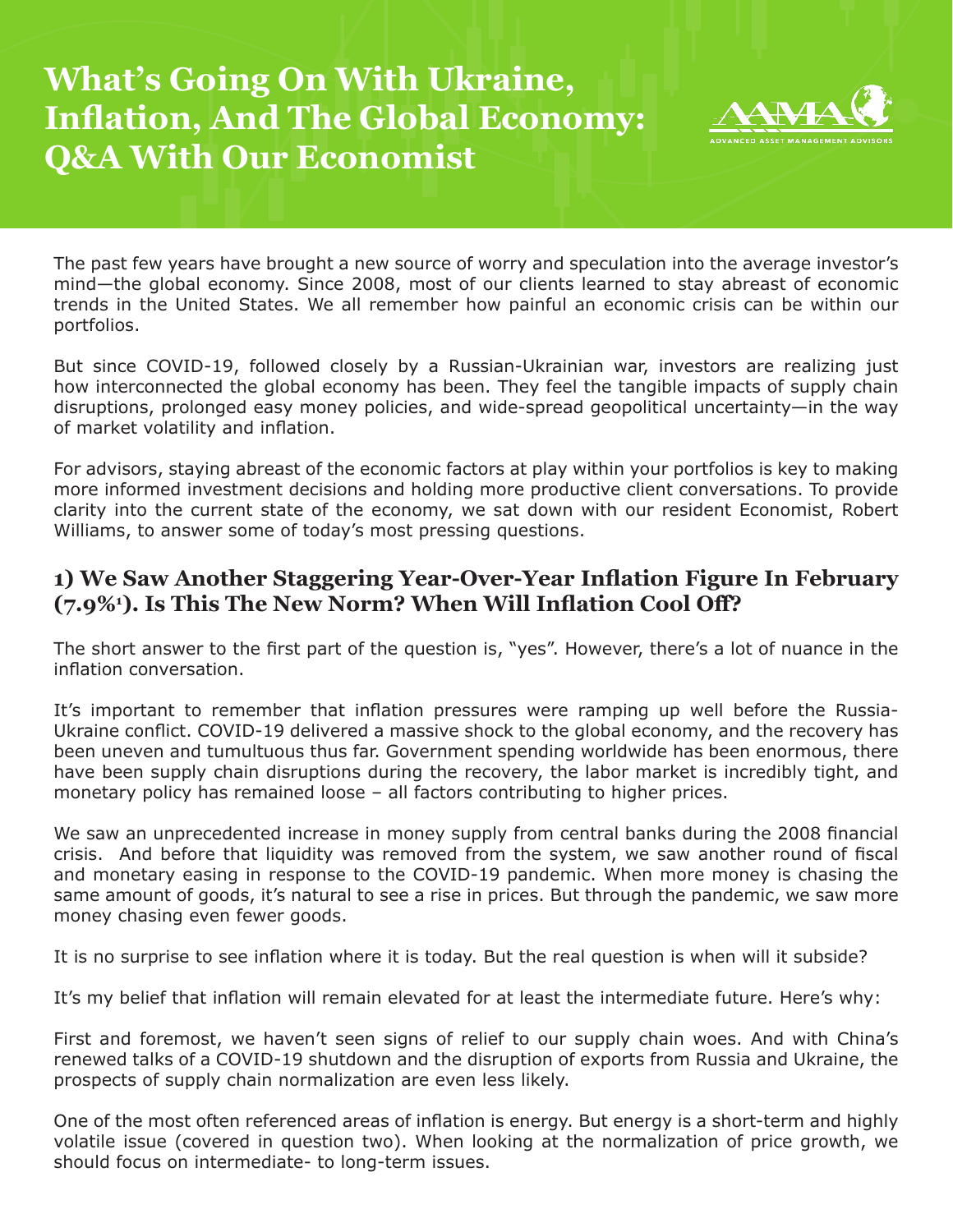Intermediate-term issues facing consumers include things like chip prices, car prices, and the cost of services. Chip prices remain elevated. Car prices remain elevated. Inventories for both are at new lows, lead time to production is high, and the cost of services are starting to accelerate.

Long-term issues facing consumers include rents and labor costs. A lot of low-cost money has been funneled into residential property. This has squeezed prices and pushed more and more buyers into the rental market—which in turn squeezes rental prices, which jumped more than 12%, annually, in January 2022<sup>2</sup>. On top of that, a tight labor market paired with inflation has led to strong growth in labor costs (which creates a sort of spiral—higher prices lead to demand for higher wages, which leads to higher costs, which leads to higher prices).

These intermediate- to long-term factors provide a solid foundation for sustained inflation. Additionally, we are seeing a trend toward deglobalization. If sustained, this would gradually reverse the 40 years of deflationary effects we have enjoyed from globalization.

### **2) You Mentioned Energy Is A Short-Term Issue. Gas Prices Saw Historic Increases In March, Followed By A Swift Reversion In Oil And Gasoline Futures. What Can Investors Expect With Energy Prices Moving Forward?**

Energy prices are a real issue because they directly affect consumer purchasing power.

Obviously, if the average American is spending more at the pump, less of their dollars will be funneled to other areas of the economy. But while the energy market is affected on a daily basis by global events, most of the problems, at least domestically, could be resolved.

The United States has the ability to produce enough oil to cover our own consumption. In fact, the United States currently exports more petroleum than we import. Much of the speculation has centered around the Russia-Ukraine conflict, but the United States imports only about 8% of its oil from Russia. We have enough oil in our strategic reserves to cover an 8% decrease in supply for many years. And while Russian supply decreases create a ripple effect throughout the world, it's important to note that energy prices were significantly elevated before the Russian invasion.

At year-end 2021, energy prices were already elevated by nearly 50% (compared to the previous year), partly because of our political stance on domestic oil production<sup>1</sup>. The current administration stands firmly against domestic production, in preference of climate-changefighting green energy. This stance increases our reliance on foreign oil and signals an unwillingness to take advantage of our own reserves, which could easily sustain our needs.

If the government shifted their stance on domestic oil, we'd likely see a quick reversion in prices. There are realistic scenarios where this could take place—where domestic oil could be positioned as a greener alternative to foreign oil, due to the reduction of greenhouse gases emitted through transportation. But this, again, is speculation.

The United States, OPEC, and other oil-rich countries could ramp up production to meet the demand, and relatively quickly, but there would be a significant hiccup in short-term availability and prices. Domestic drillers are more conservative in selecting drilling projects with shifting regulations and the fracking fallout of 2015 fresh in mind.

In summary, domestic energy prices will likely be volatile, but probably won't skyrocket—at least not much more than they have already. Important factors to watch are our government's attitudes toward domestic production (does the narrative change to allow increased exploration and drilling?), the larger European economies' response to the conflict in Ukraine, and what happens to the demand in China—in light of their new COVID restrictions.